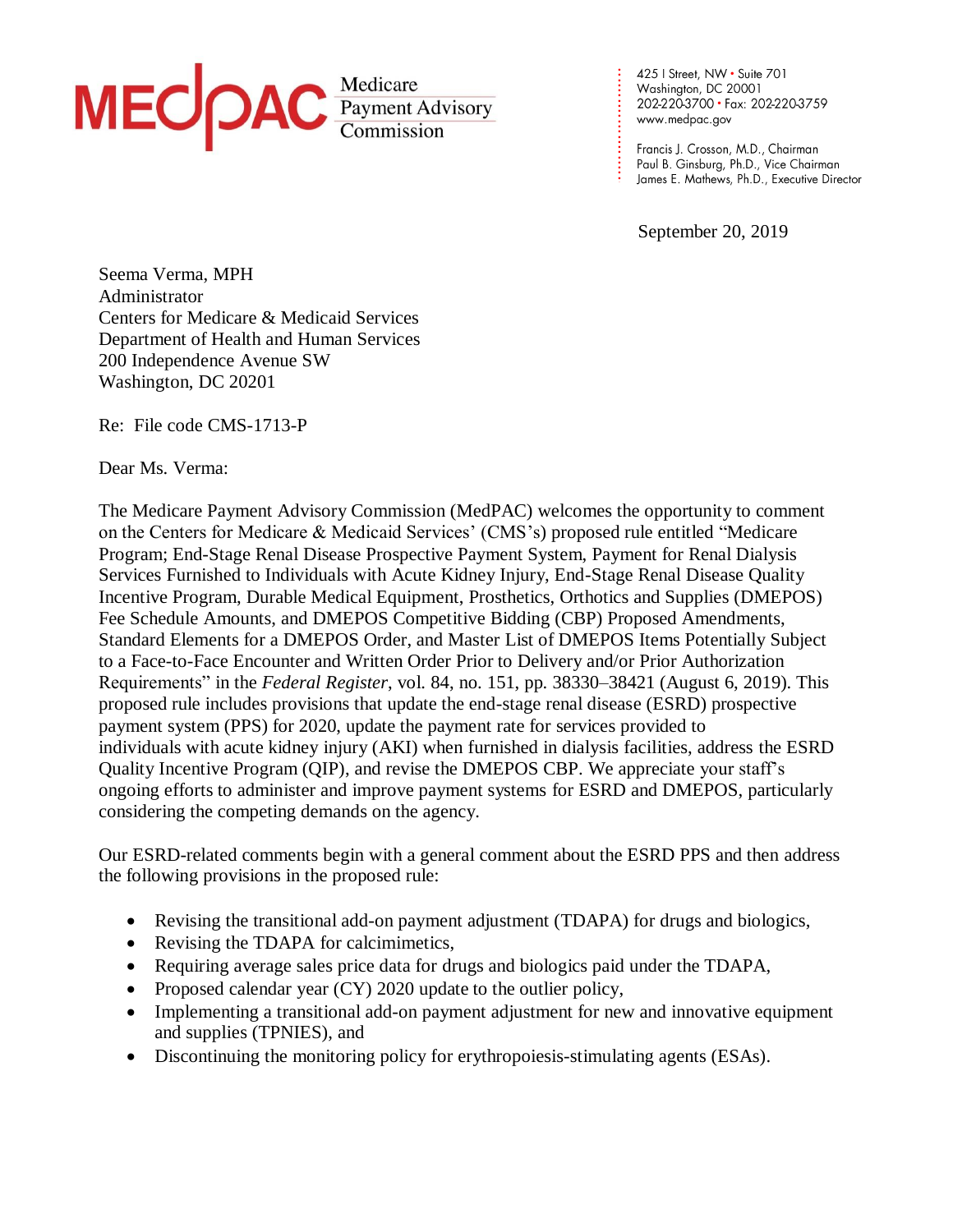In addition, we reiterate prior comments about the accuracy of the cost reports that dialysis facilities submit to CMS and the ongoing CMS audit.

### **General comment**

 $\overline{a}$ 

The ESRD bundle defines the set of ESRD-related services that are commonly provided during dialysis treatment. The ESRD PPS establishes a single payment amount for services commonly provided during dialysis treatments and additional payments for cases in which home dialysis training is provided or certain costs are extremely high. In the Commission's view, an important goal of the ESRD PPS is to give dialysis facilities an incentive to provide ESRD-related items and services as efficiently as possible. We think this goal is best achieved by relying on the ESRD bundle to the greatest extent possible when determining payment amounts. Bundled payment encourages judicious consideration of the items and services provided to dialysis patients and costconscious decision making. Including all items and services with a similar function in the bundle fosters competition for ESRD-related items and services and generates pressure to reduce prices. For example, both MedPAC and CMS analysis of ESAs has shown that price competition increased and ESA costs decreased after the market entry of a new ESA in  $2015$ .<sup>1,2</sup>

When CMS implemented the bundle in 2011, the agency argued for a broad interpretation of the items and services to be included in the bundle, and it established eleven functional categories for ESRD-related drugs included in the bundle. The CY 2016 final rule, which implemented the TDAPA for new dialysis drugs and biologics, established a policy to expand the bundle by adding new functional categories as new treatments options are developed. The revision to the TDAPA that CMS finalized in the CY 2019 ESRD PPS rulemaking, which expands the TDAPA policy to apply to functional categories of drugs already included in the bundle and the TPNIES policy included in the current proposed rule, undermine the integrity of the bundle and limit the competitive forces that generate price reductions. The Commission believes that it is important to maintain the ESRD bundle and not to create policies that would pay separately for items and services that are or should be included in the ESRD bundle.

We also reiterate comments from our August 31, 2018, comment letter noting that payments under the TDAPA for new dialysis drugs in an existing functional category are duplicative of the payment that is already made as part of the ESRD bundle. The cost of providing all drugs in a given functional category is included in the base rate. Medicare is paying dialysis facilities twice for a drug that is included in an existing functional category and that is paid under the TDAPA (i.e., providers are paid both the TDAPA payment and the portion of the base rate that covers the

<sup>1</sup> Medicare Payment Advisory Commission. 2019. *Report to the Congress: Medicare payment policy.* Washington, DC. MedPAC.

<sup>&</sup>lt;sup>2</sup> Centers for Medicare & Medicaid Services, Department of Health and Human Services. 2017. Medicare program; end-stage renal disease prospective payment system, payment for renal dialysis services furnished to individuals with acute kidney injury, and End-Stage Renal Disease Quality Incentive Program. *Federal Register* 82, no. 127 (July 5): 31199.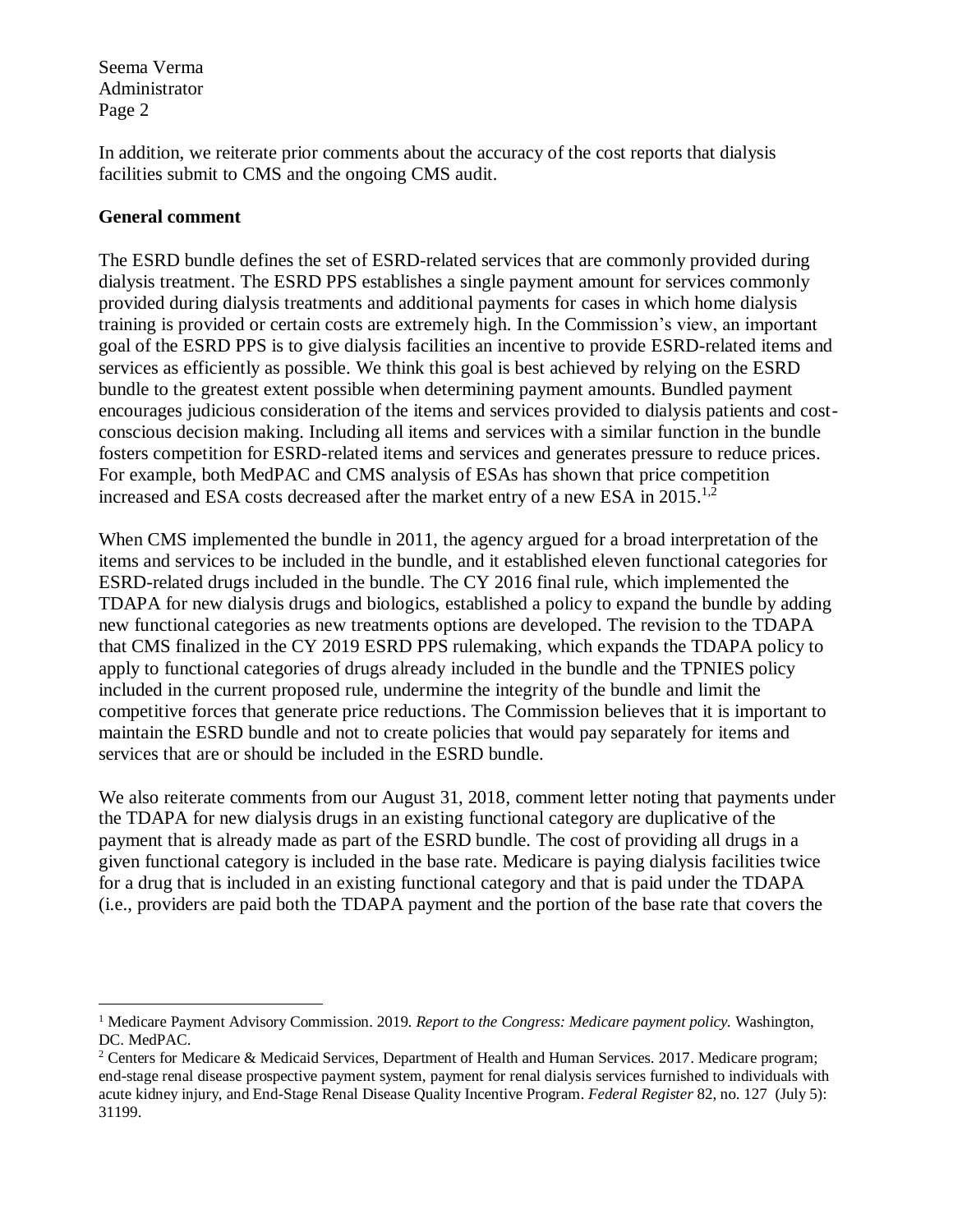$\overline{a}$ 

cost of the functional category). CMS acknowledged the duplicate payment issue in the agency's CY 2017 final rule. $3$ 

Although we acknowledge that the Secretary has the authority to make adjustments to the ESRD PPS, the Commission believes (without weighing in on the applicability of statutory language) that the Secretary should maintain a single payment for items and services in the ESRD bundle. We note that the examples of such adjustments identified in statute (i.e., adjustments for providers of pediatric services, providers in rural areas, and geography) were introduced to the ESRD PPS in a budget-neutral manner (i.e., without establishing non-budget-neutral, separate payments). The Secretary now proposes to use the same authority to make adjustments that are not budget neutral and, in some cases, to establish separate, duplicative payments for ESRD bundle items.

The remainder of our comments address specific topics in the proposed rule.

## **Revising the TDAPA for drugs and biologics**

The Protecting Access to Medicare Act of 2014 (PAMA) required that CMS develop policies to determine how certain new dialysis drugs and biologics are incorporated into the PPS payment bundle. In the CY 2016 ESRD PPS final rule, CMS finalized a process for including new ESRDrelated injectable or intravenous products into the ESRD PPS payment bundle:

- If a new injectable or intravenous product did not fit into an ESRD-related functional category,<sup>4</sup> then the drug would be eligible for a TDAPA for at least two years, until ESRD use and spending data were available. CMS would base the TDAPA on the average sales (ASP) price plus 6 percent, or the wholesale acquisition cost (WAC) if ASP data were not available. When the TDAPA period ended, CMS would include the drug in the PPS payment bundle (by adding a new category); would modify the PPS base rate, if appropriate, to reflect changes to the functional categories; and would consider the drug for outlier payments.
- New injectable or intravenous products included in an ESRD-related functional category would not be eligible for a TDAPA; these products would be included in the ESRD PPS payment bundle without any change to the base rate.

Since 2018, the agency has paid for only one group of drugs, oral and injectable calcimimetics, under a TDAPA at each product's ASP plus 6 percent. Prior to 2018, Medicare paid for oral

 $3$  "With regard to the application of the TDAPA for an injectable anemia management drug, the anemia management functional category is one of the drug categories for which we have included dollars in the base rate and that has been updated with the annual ESRD market basket percentage increase factor. As a result, there is no separate transitional drug-add-on payment adjustment available for drugs and biologicals that manage an ESRD beneficiary's anemia. As we stated above, the transitional drug add-on adjustment payment is intended to capture those drugs and biologicals that are not reflected in the base rate." (*Federal Register* 81, no. 214. November 4, 2016, page 77862.)

<sup>4</sup> The ESRD PPS functional categories are: access management, anemia management, bone and mineral metabolism, cellular management, antiemetic, anti-infectives, antipruritic, anxiolytic, excess fluid management, fluid and electrolyte management including volume expanders, and pain management.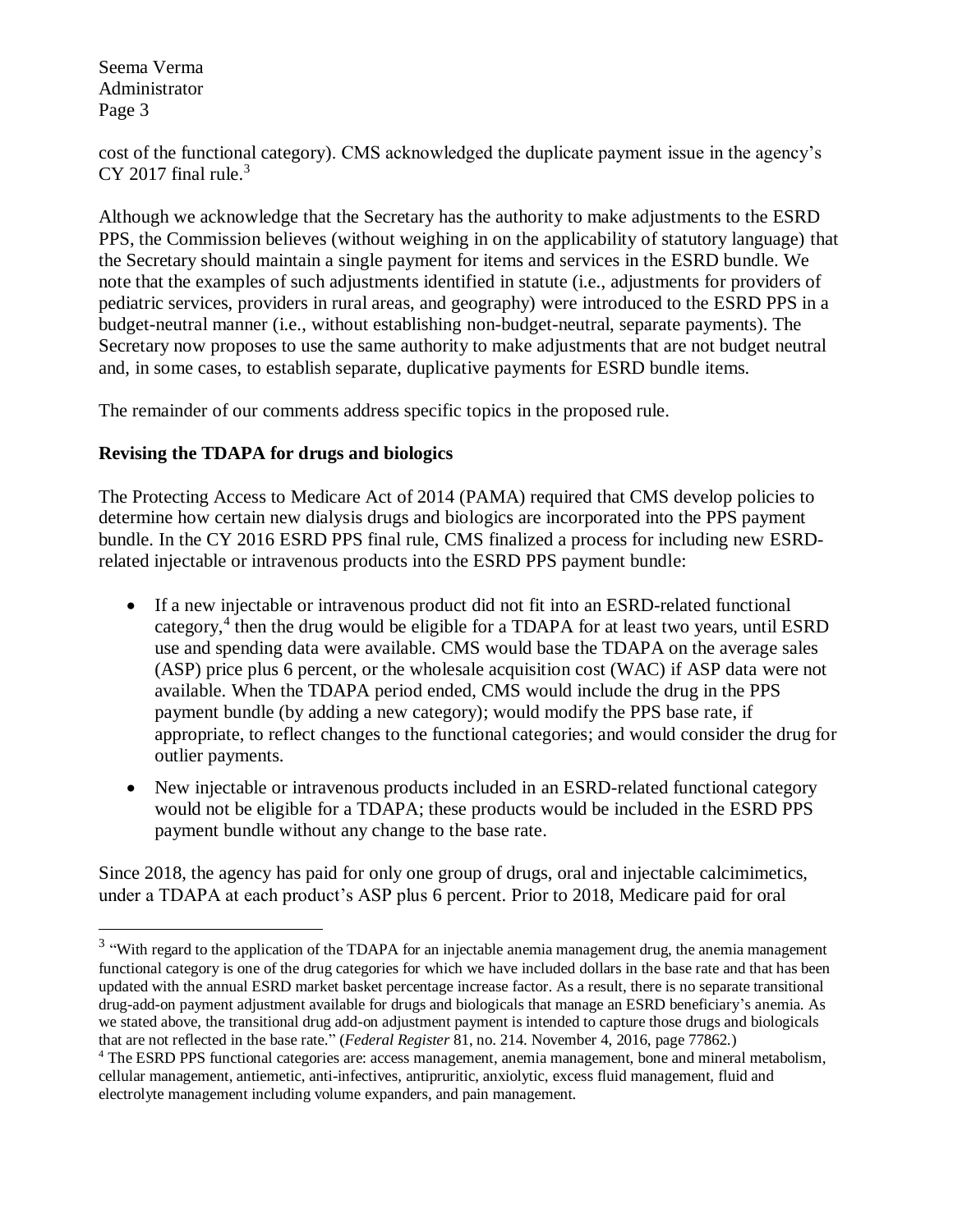calcimimetics under Part D. CMS will include calcimimetics in the PPS bundle once the agency has sufficient utilization claims data for a rate setting analysis.

The CY 2019 ESRD PPS final rule made two important changes to the TDAPA provision. First, it expanded the TDAPA to include new ESRD products (including generic drugs and biosimilars) approved by the Food and Drug Administration (FDA) on or after January 1, 2020, that treat a condition for which there is an ESRD-related functional category. Second, the rule extended the TDAPA to functional categories of drugs that were, before 2011, paid under the prior ESRD payment system's prospective payment—the composite rate. As adopted in the 2019 rulemaking process, CMS will pay a TDAPA for all new products that fit into an ESRD-related functional category for two years; thereafter, CMS will include the drug in the PPS payment bundle but will make no modifications to the ESRD PPS base rate because there would be no changes to the functional categories. Once included in the ESRD PPS payment bundle, new products considered to be composite rate drugs would not be eligible for an outlier payment, but other new drugs would be eligible for outlier payments.

In addition to expanding the TDAPA, the CY 2019 ESRD PPS final rule changed the payment provisions and billing code requirements for all products (other than calcimimetics) paid under a TDAPA:

- CMS bases the TDAPA on the product's ASP plus 0 percent, or WAC if ASP data were not available. (Prior to CY 2019, products were paid on the basis of ASP plus 6 percent, or WAC if ASP data were not available.)
- Products are eligible for a TDAPA if they applied for a billing (Healthcare Common Procedure Coding System (HCPCS)) code. Prior to CY 2019, products were required to have been assigned a HCPCS code in order to be eligible for a TDAPA.

To address concerns from stakeholders about the broad nature of the TDAPA policy that was adopted in rulemaking for the CY 2019 ESRD PPS, the agency is proposing to refine the TDAPA eligibility criteria. CMS's proposal would exclude drugs from receiving a TDAPA that are included in an ESRD functional category and that the agency considers to be "not truly innovative," which would be determined based on FDA approval pathways. CMS's proposal would exclude:

- Generic drugs (i.e., drugs that the FDA approves under section 505(j) of the Federal Food, Drug, and Cosmetic Act).
- New drugs approved for a new dosage form (e.g., pill size, time-release forms, chewable or effervescent pills); new drugs approved for a new formulation (e.g., new inactive ingredient); new drugs approved that were previously marketed without a new drug application (NDA); and new drugs approved that changed from prescription to over-thecounter. CMS would identify these drugs using the NDA classification code that the FDA assigns to an NDA.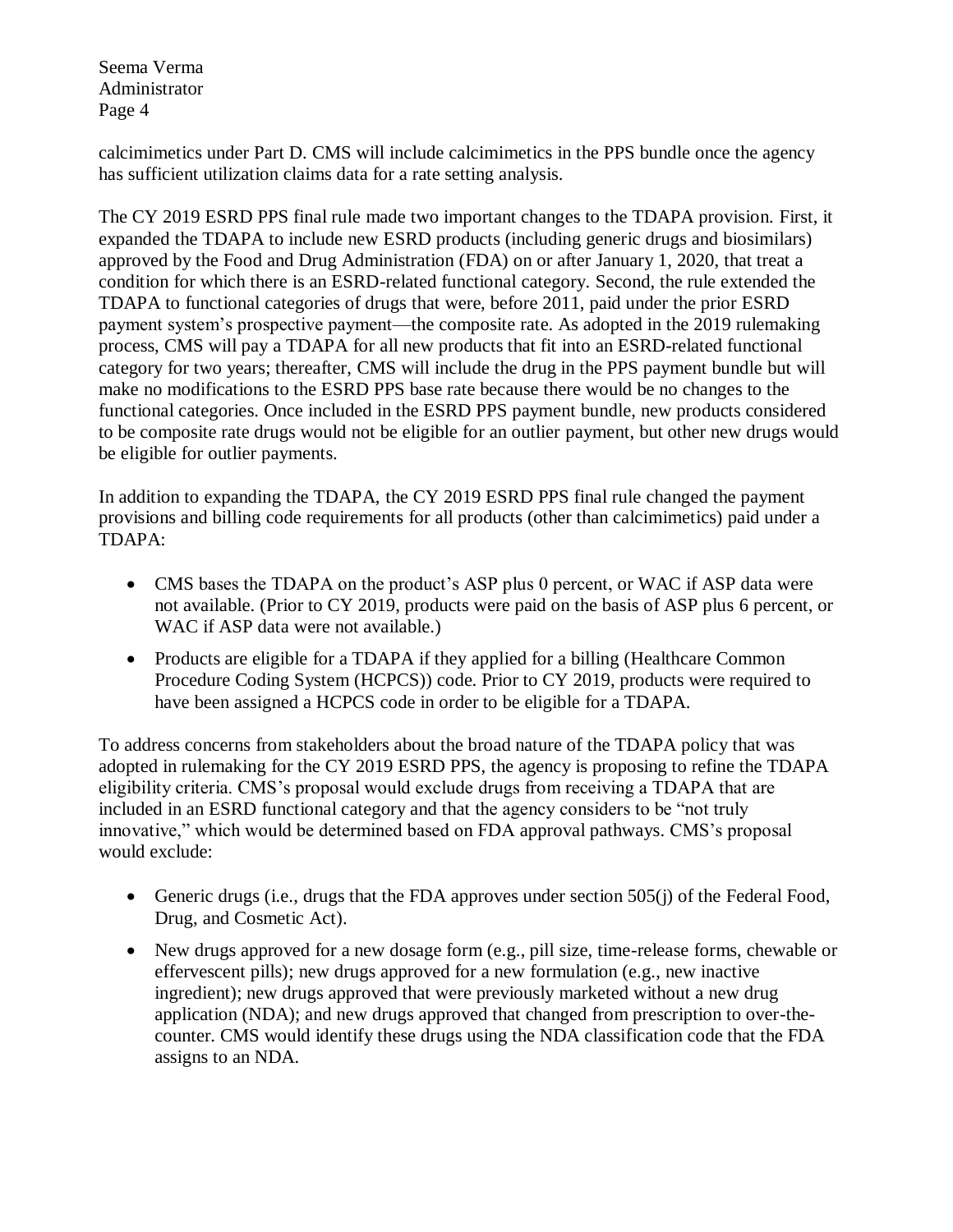CMS is not proposing to apply substantial clinical improvement criteria to determine a drug's or biologic's eligibility for a TDAPA payment. Although CMS contends that biosimilar products do not offer a new treatment method, the agency will continue to pay a TDAPA for these products because their exclusion "would disadvantage this sector of biological products in a space where we are trying to support technological innovation." According to the agency, "While the products [biosimilars] themselves may not be innovative, CMS believes that the technology used to develop the products is sufficiently new and innovative to warrant a TDAPA payment at this time."<sup>5</sup>

## *Comment*

 $\overline{a}$ 

We commend CMS for reconsidering the TDAPA eligibility criteria and proposing a standard that is stricter than the one that the agency adopted in the CY 2019 ESRD PPS rulemaking. However, the Commission believes that a substantial clinical improvement standard is the best way to ensure taxpayer and beneficiary dollars are spent to improve patient care or outcomes. CMS's approach relies on FDA approval pathways using a standard that is less stringent than a clinical improvement standard for all drugs and biologics that fit into an ESRD functional category. For example, the proposed TDAPA policy would include biosimilars that fit into an ESRD functional category even though CMS acknowledges that these products may not be innovative. CMS should not pay more for a new technology without evidence that it improves outcomes for Medicare beneficiaries.

As the Commission said in our comments on the ESRD PPS proposed rule for CY 2019,<sup>6</sup> CMS should apply a clinical improvement standard to the TDAPA for *all* drugs and biologics that fit into an ESRD functional category, ensuring that taxpayer and beneficiary dollars result in improved patient care or outcomes. Applying a clinical improvement standard in the TDAPA policy is consistent with:

- Medicare's payment for certain new technologies under the outpatient PPS (OPPS) and inpatient PPS (IPPS).
- CMS's proposal to apply the IPPS substantial clinical improvement standard (specified in section  $412.87(b)(1)$  to the add-on payment for new ESRD equipment and supplies.

The Commission has long held that Medicare should pay similar rates for similar care. To protect the well-being of beneficiaries and ensure good value for the Medicare program and taxpayers,

<sup>5</sup> Centers for Medicare & Medicaid Services, Department of Health and Human Services. 2019. Medicare program; end-stage renal disease prospective payment system, payment for renal dialysis services furnished to individuals with acute kidney injury, End-Stage Renal Disease Quality Incentive Program, durable medical equipment, prosthetics, orthotics and supplies (DMEPOS) fee schedule amounts, DMEPOS competitive bidding (CBP) proposed amendments, standard elements for a DMEPOS order, and master list of DMEPOS items potentially subject to a face-to-face encounter and written order prior to delivery and/or prior authorization requirements. *Federal Register* 84, no. 151 (August 6): 34313.

<sup>6</sup> Medicare Payment Advisory Commission. 2018. Comment letter on CMS's proposed notice entitled "Medicare Program; End-Stage Renal Disease Prospective Payment System, Payment for Renal Dialysis Services Furnished to Individuals with Acute Kidney Injury, End-Stage Renal Disease Quality Incentive Program, Durable Medical Equipment, Prosthetics, Orthotics and Supplies (DMEPOS) Competitive Bidding Program (CBP) and Fee Schedule Amounts, and Technical Amendments to Correct Existing Regulations Related to the CBP for Certain DMEPOS." August 31.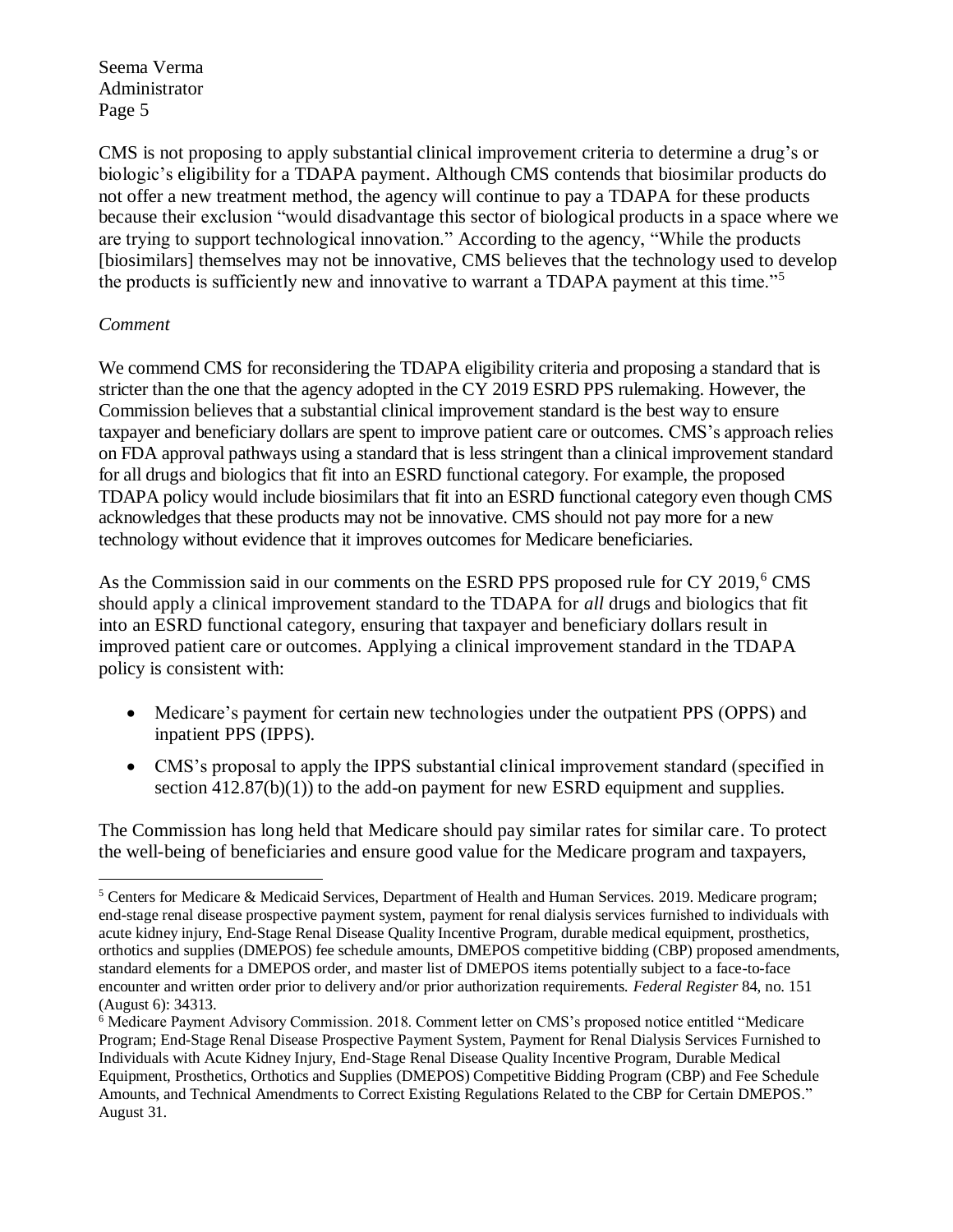Medicare should not pay more for technologies that have not yet been proven to provide better outcomes for beneficiaries. Therefore, a new technology should not qualify for the TDAPA if there is no evidence that it is an improvement relative to existing care. CMS could structure a TDAPA clinical improvement similar to the standard that the agency uses to pay for new technologies under the inpatient PPS (specified in section 412.87(b)(1)).

CMS should not use FDA's approval processes as a proxy for or in place of a substantial clinical improvement criteria to determine TDAPA eligibility. Participation in FDA's approval pathways on its own does not necessarily reflect improvements in outcomes nor the appropriateness of increased payment for Medicare beneficiaries. As we discuss in this letter's comment about the transitional add-on payment adjustment for new ESRD equipment and supplies, the Commission also believes that the Medicare program, not the FDA, should adjudicate spending determinations based on the specific needs of the Medicare population. The Commission recognizes the unique roles across federal agencies with respect to approving new technologies for marketing in the U.S. and increasing payment for Medicare beneficiaries. The evaluation of the evidence of whether a new technology improves Medicare beneficiaries' outcomes should rest with CMS.

Finally, CMS should not make duplicative payments for a new product assigned to a functional category by paying under the TDAPA for two years in addition to paying for its functional category under the ESRD PPS base rate. For example, the agency could reduce the TDAPA amount to reflect the amount already included in the base rate. CMS should also consider paying a reduced percentage of the estimated incremental cost of the new drug as a way to share risk with dialysis providers and provide some disincentive for the establishment of high launch prices (as the agency is proposing for the transitional add-on payment for new ESRD equipment and supplies).

## **Revising the TDAPA payment for calcimimetics**

In 2020, CMS is proposing to reduce the payment rate for the TDAPA for calcimimetics, drugs that treat secondary hyperparathyroidism in dialysis patients,<sup>7</sup> from ASP plus 6 percent to 100 percent of ASP. CMS states that the first two years of the TDAPA (in 2018 and 2019) has provided ESRD facilities with sufficient time to address administrative complexities and overhead costs that may have arisen with regard to furnishing the calcimimetics. CMS also believes that the agency needs to take into account the financial burden that increased payments place on beneficiaries and Medicare expenditures; in 2018, Medicare spending for calcimimetics totaled \$1.2 billion. In last year's rulemaking, CMS codified its proposal that all other TDAPA drugs are paid at 100 percent of each product's ASP.

# *Comment*

In our 2018 comments on the ESRD PPS proposed rule for CY 2019, we said that there is good rationale for CMS's proposal to change the basis for the TDAPA from ASP plus 6 percent to ASP with no percentage add-on. The ASP plus 6 percent policy was developed to reimburse physicians for the cost of drugs that they purchase directly and commonly administer in their offices. While

 $\overline{a}$  $\frac{7}{7}$  Calcimimetics fall within the ESRD PPS's bone and mineral metabolism functional category.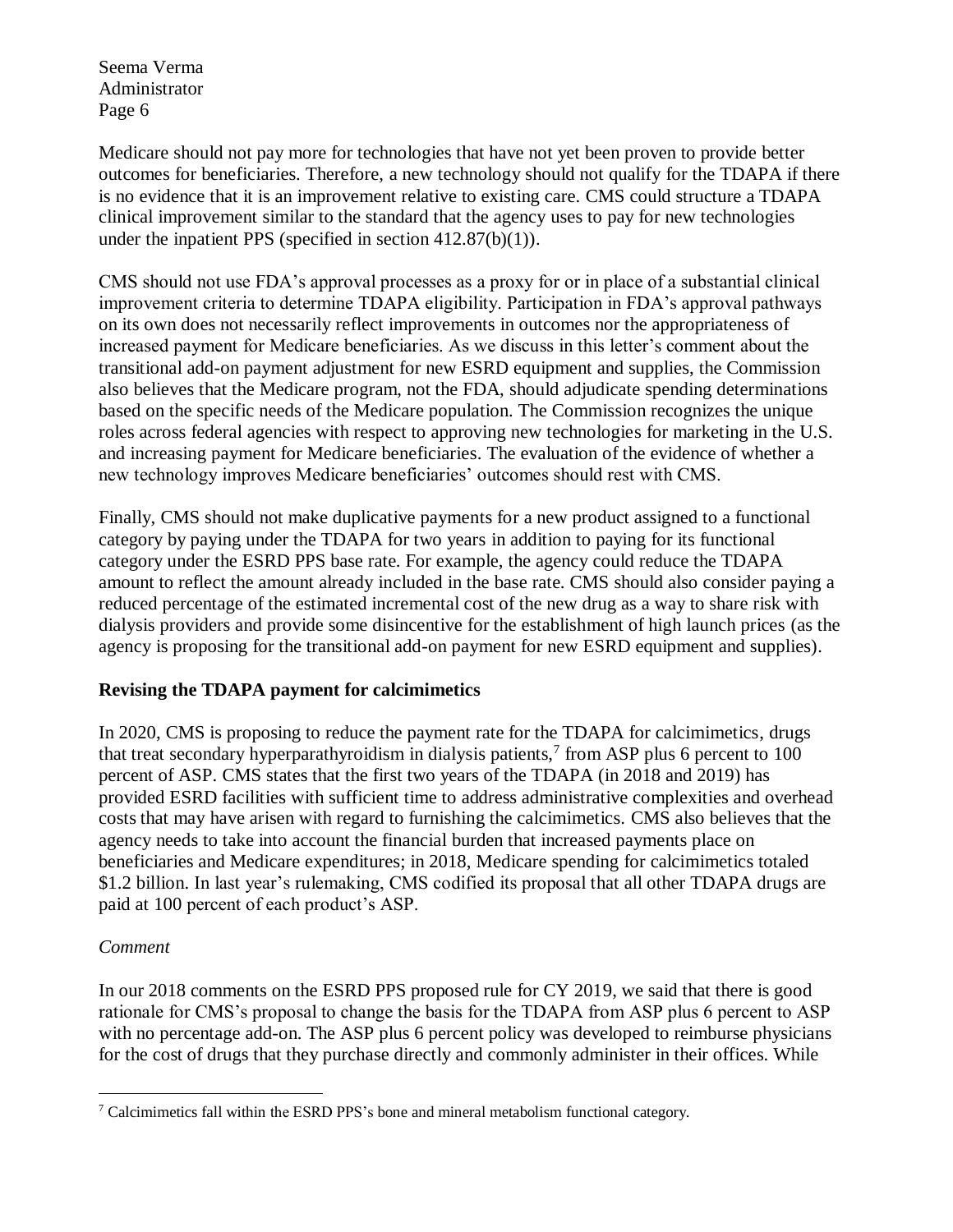the policy never stated what cost the "+6 percent" was intended to cover, we note that applying the policy to dialysis facilities is considerably different from reimbursing physicians. First, the variation in physicians' purchasing power, whether they practice solo, as part of a group, or in a health system, is likely to result in considerably more variation in the acquisition price for a drug compared to the acquisition prices for dialysis facilities. If the intent of the "+6 percent" was to address acquisition price variation, we believe that rationale is diminished for dialysis facilities. Second, we note that the TDAPA is in addition to the ESRD base rate, which already includes reimbursement for the cost of storage and administration of ESRD-related drugs. Therefore, if the intent of the "+6 percent" was to address storage and administration costs, we believe these costs are already addressed through the ESRD bundle and thus do not warrant the additional 6 percent. We thus support CMS's proposal to change the basis of the TDAPA for calcimimetics to ASP with no percentage add-on.

## **Requiring average sales price data for drugs and biologics paid under the TDAPA**

The payment rate for drugs and biologics paid under the TDAPA is based on each product's ASP. If ASP data are not available, then the product is priced based on its WAC; if WAC is not available, then the price for the product is based on the drug manufacturer's invoice. Beginning in 2020, CMS proposes to no longer apply the TDAPA for a product if the agency does not receive:

- a full calendar quarter of ASP data within 30 days of the last day of the third calendar quarter after the agency begins applying the TDAPA for that product, or
- the latest full calendar quarter of ASP data for the product, beginning no later than twocalendar quarters after the agency determines that the latest full calendar quarter of ASP data is not available.

If CMS does not receive the required data, the agency would no longer apply the TDAPA for the product beginning no later than two calendar quarters after CMS determines a full calendar quarter of ASP data is not available. This proposal partly stems from concerns that: (1) the TDAPA policy could incentivize drug manufacturers who do not have Medicaid drug rebate agreement to delay or never submit ASP data from CMS in order for ESRD facilities to receive an increased TDAPA for their products; and (2) the lack of ASP data will unnecessarily inflate Medicare spending. In the proposed rule, CMS states that the TDAPA for one form of the calcimimetics was based on WAC for two quarters and was more expensive than ASP.

## *Comment*

The Commission supports CMS's proposal to withhold payment under the TDAPA if manufacturers do not submit ASP data to the agency. In our June 2017 report to the Congress, we recommended that CMS require all manufacturers of products paid under Part B to submit ASP data and impose penalties for the failure to report.<sup>8</sup> Failing to report ASPs can impact prices for Part B drugs in several ways. For drugs with partially complete ASP data—that is, drugs for which

 $\overline{a}$ <sup>8</sup> Medicare Payment Advisory Commission. 2017. *Report to the Congress: Medicare and the health care delivery system.* Washington, DC. MedPAC.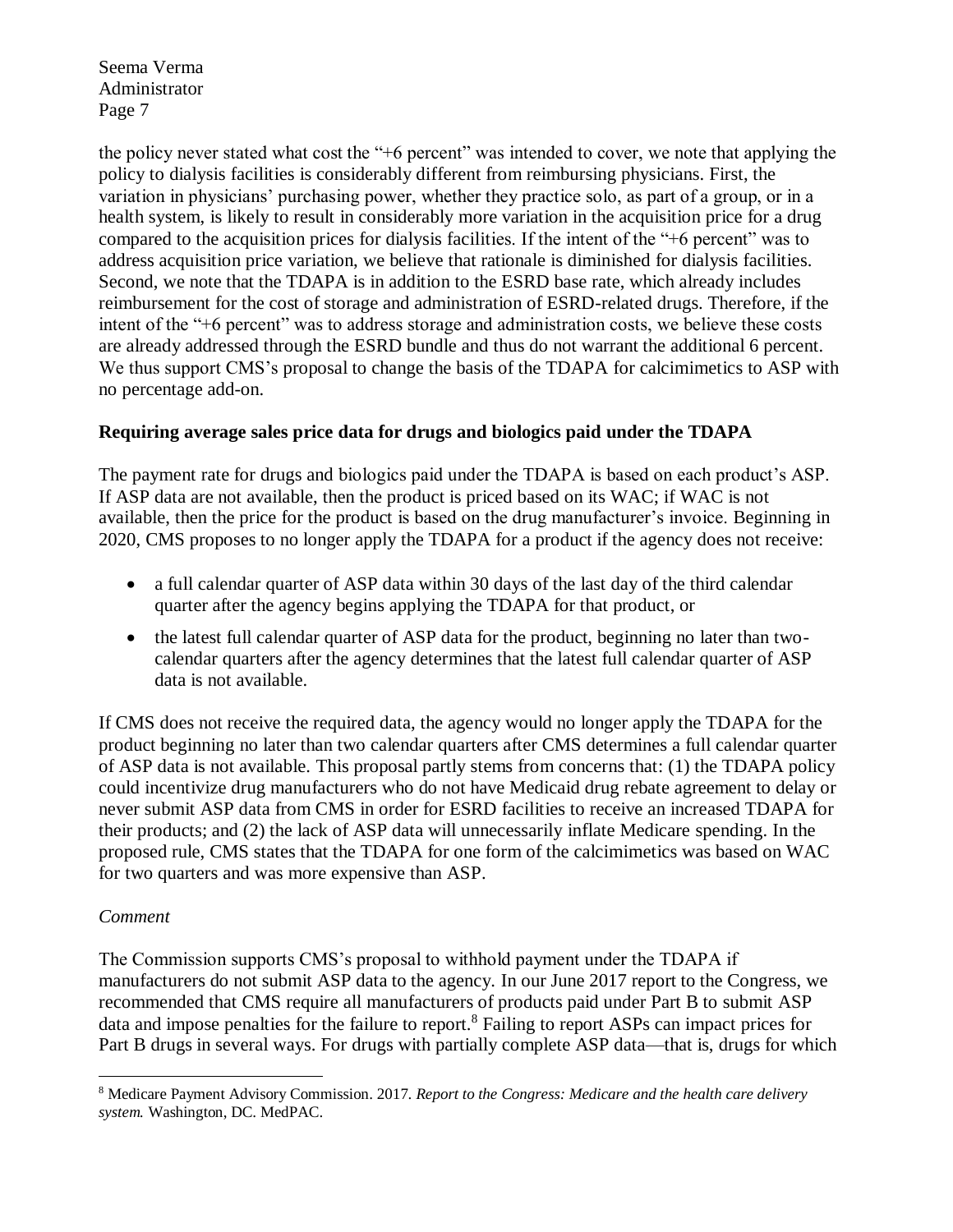$\overline{a}$ 

some manufacturers report ASPs but others do not—payment rates based on only the reported ASP data might not accurately reflect average prices of all manufacturers. For drugs with no ASP data—that is, drugs for which no manufacturer reports ASPs—CMS might resort to pricing drugs using alternative and potentially inflated measures of price such as WACs. The Health and Human Services Office of Inspector General has found that: (1) a number of drug manufacturers are not required to report their ASP data; and (2) some manufacturers that are required to submit ASP data fail to do so. Requiring that all manufacturers of Part B drugs report ASP data would improve the accuracy of CMS's drug prices and help prevent CMS from relying on other, less optimal prices, such as WACs, particularly when CMS revises the ESRD PPS base rate to include calcimimetics or drugs in a new functional category in the payment bundle.

## **Proposed CY 2020 update to the outlier policy**

The outlier policy in the ESRD PPS reimburses some of a facility's cost for patients with very high costs for items and services that were separately billable prior to the implementation of the ESRD PPS.<sup>9</sup> The goal of the outlier policy is to distribute 1 percent of total spending to the cases with the highest costs for these services by reimbursing 80 percent of costs above a certain threshold. Each year, CMS estimates the outlier threshold based on two values, the average spending on separately billable services (or Medicare Allowable Payment (MAP) amount)) and the amount of spending above the MAP that is necessary to meet the 1 percent of total spending target for the outlier policy (Fixed Dollar Loss (FDL) amount). The outlier threshold is the sum of the MAP and the FDL dollar amounts. CMS uses the most recently available claims data (from two calendar years prior to the payment year) to project MAP and FDL amounts for the following payment year.

The outlier policy is funded by withholding 1 percent of total expected spending, while the remaining 99 percent of spending funds all other ESRD PPS payment rates (base rate, case-mix adjustment factors, and home training payments). If the outlier threshold is too high, less than 1 percent of total expected spending will be paid through the outlier policy and total ESRD PPS payments will be lower than intended (and vice versa if the outlier threshold is set too low). As shown in the table below, over the past several years, the outlier threshold has been too high to fully pay out outlier payments, despite the fact that CMS has generally decreased the threshold each year.

| Year                       | 2011  | 2012  | 2013  | 2014  | 2015  | 2016  | 2017  | 2018      |
|----------------------------|-------|-------|-------|-------|-------|-------|-------|-----------|
| Outlier threshold (adults) | \$238 | \$219 | \$170 | \$149 | \$137 | \$138 | \$128 | \$120     |
| Outlier payment percent    | 0.30% | 0.20% | 0.50% | 0.80% | 0.93% | 0.78% | 0.80% | $0.50\%*$ |

Source: CMS final rules for calendar years (CYs) 2011–2019, except \*CMS proposed rule for CY 2020.

For CY 2020, CMS proposes to update the outlier services MAP amounts and FDL amounts using 2018 claims data, which CMS believes will bring outlier payments closer to the 1 percent target. In

<sup>9</sup> The remainder of the ESRD bundle is made up of items and services that were included in the composite rate, used for dialysis payments prior to 2011. Items and services that were formerly separately billable are generally drugs, labs, and related services.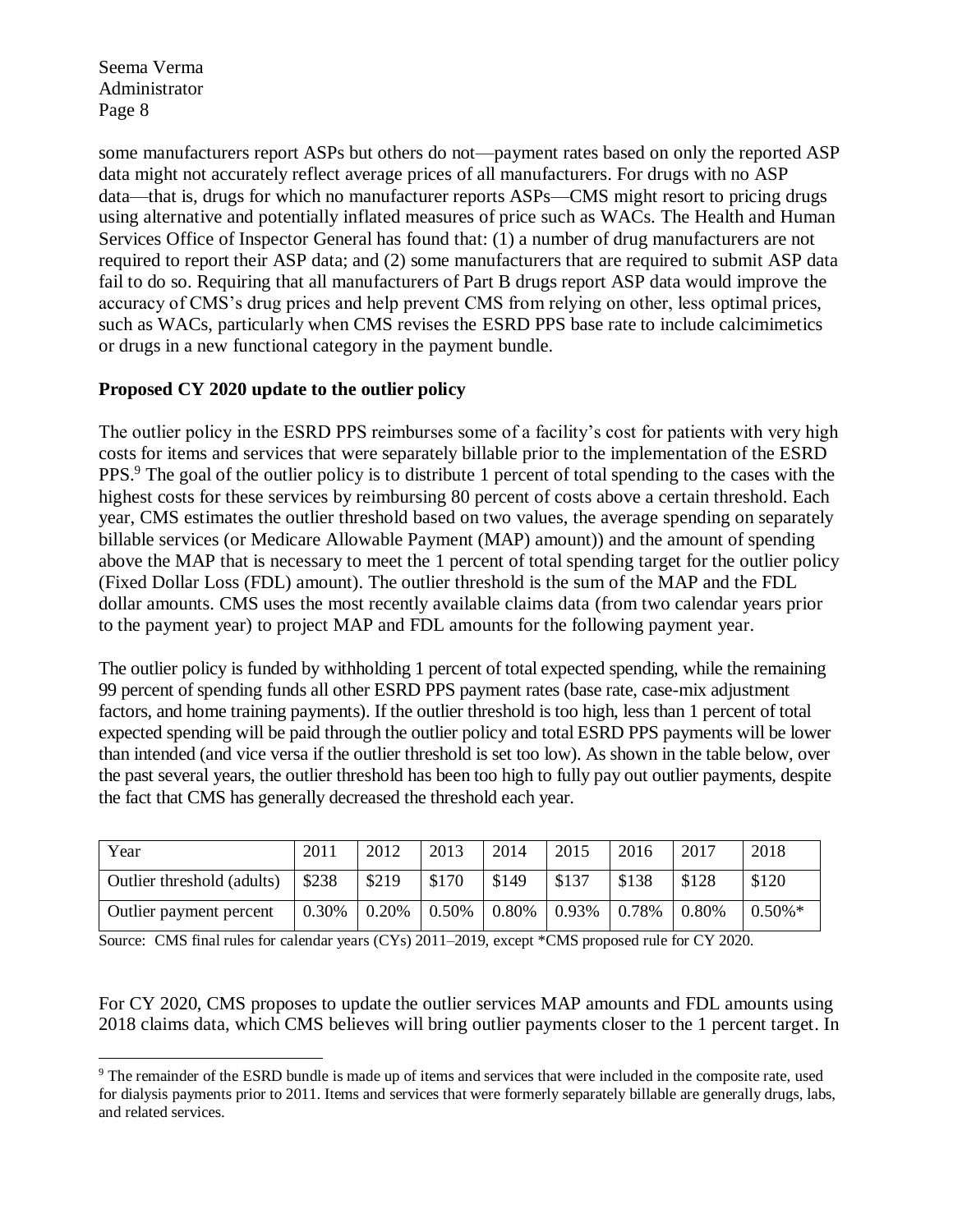reference to the update of outlier services MAP and FDL amounts, CMS states *"… beginning in CY 2020, the total expenditure amount includes payments made for calcimimetics under the TDAPA policy (calculated to be \$21.15 per treatment)*." 10

#### *Comment*

We recognize the great difficulty in estimating an outlier threshold such that the 1 percent of the ESRD PPS spending target is met by the outlier policy. We also note that in every year since the ESRD PPS was implemented in 2011, the outlier threshold has been reduced and yet still turns out to have been set too high. This phenomenon suggests a declining trend in spending for separately billable services for dialysis patients with very high spending on those services. Each year, CMS states that updating the base year of data used to calculate the outlier threshold should bring the outlier payments closer to the targeted 1 percent, but this strategy alone does not appear effective.

The Commission suggests that CMS consider modeling alternative approaches to establishing the outlier threshold and use an approach that reflects the trend in separately billable spending over time. Other CMS payment systems use trend information when establishing similar payment policies. For example, in establishing county benchmark rates, the Medicare Advantage program uses a prediction method that accounts for utilization trends for specific services combined with the most recent available prices. Such an approach could produce a more reliable outlier threshold estimate and may result in the outlier payment amounts that, on average, are closer to the target.

Finally, in the discussion of updating the outlier services MAP and FDL amounts, CMS should clarify the reference to calcimimetic payments being included in total expenditure amounts (as noted above). It is not clear how CMS is using calcimimetic expenditure data to estimate the CY 2020 MAP and FDL amounts. CMS has previously said that TDAPA payments (including payments for calcimimetics) are not eligible for outlier payments and that the 1 percent target for outlier payments is based on total ESRD PPS expenditures.<sup>11</sup>

Given that CMS has said that total ESRD expenditure amounts for 2020 include payments for calcimimetics that are paid under a TDAPA policy, we believe CMS proposes to target 1 percent

 $\overline{a}$ <sup>10</sup> Centers for Medicare & Medicaid Services, Department of Health and Human Services. 2019. Medicare program; end-stage renal disease prospective payment system, payment for renal dialysis services furnished to individuals with acute kidney injury, End-Stage Renal Disease Quality Incentive Program, durable medical equipment, prosthetics, orthotics and supplies (DMEPOS) fee schedule amounts, DMEPOS competitive bidding (CBP) proposed amendments, standard elements for a DMEPOS order, and master list of DMEPOS items potentially subject to a face-to-face encounter and written order prior to delivery and/or prior authorization requirements. *Federal Register* 84, no. 151 (August 6): 38361.

<sup>&</sup>lt;sup>11</sup> Centers for Medicare & Medicaid Services, Department of Health and Human Services. 2018. Medicare program; end-stage renal disease prospective payment system, payment for renal dialysis services furnished to individuals with acute kidney injury, End-Stage Renal Disease Quality Incentive Program, Durable Medical Equipment, Prosthetics, Orthotics and Supplies (DMEPOS) Competitive Bidding Program (CBP) and fee schedule amounts, and technical amendments to correct existing regulations related to the CBP for certain DMEPOS. *Federal Register* 83, no. 220 (November 14): 56943.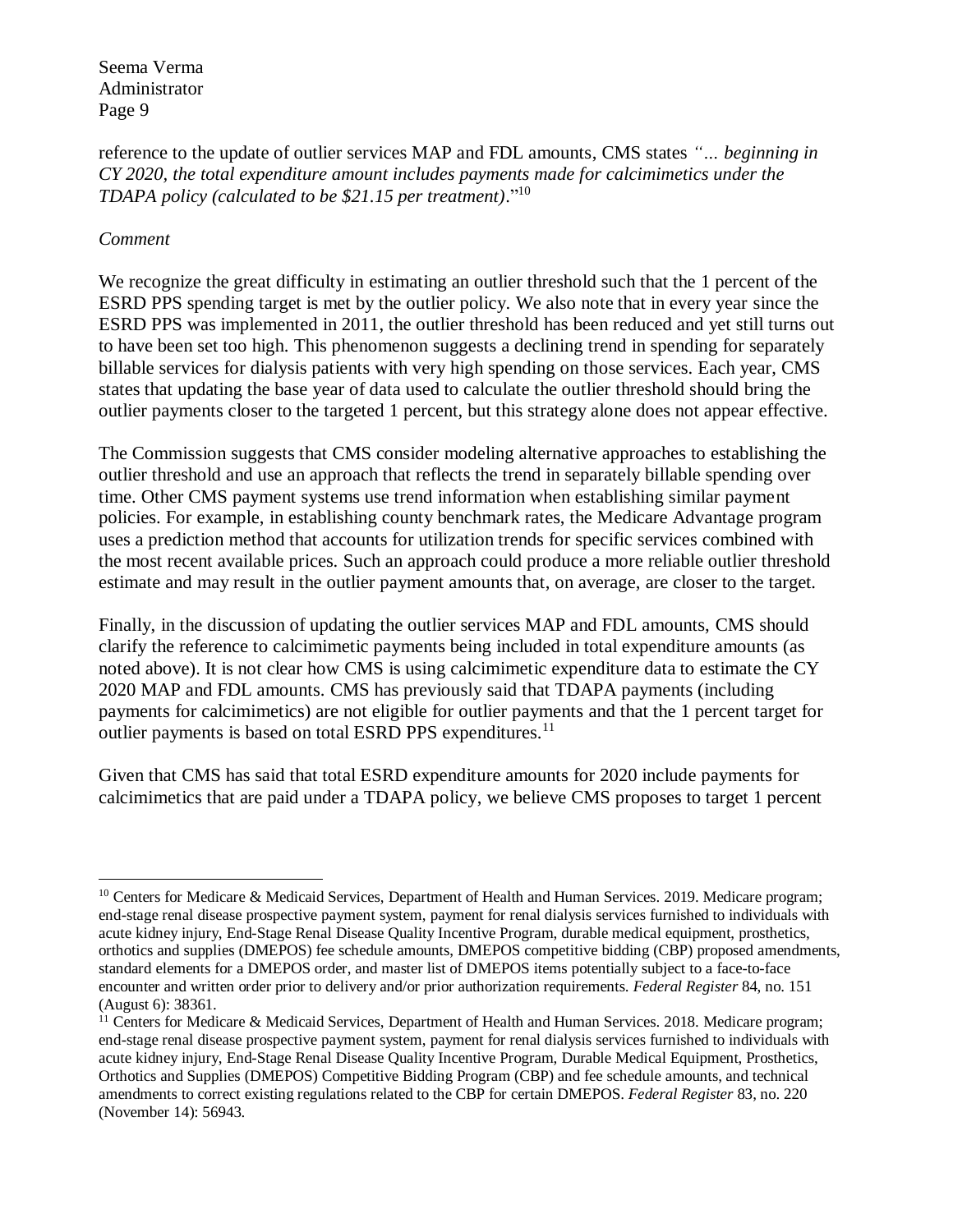$\overline{a}$ 

of total expenditures, including TDAPA payments in 2020, when establishing the FDL amount.<sup>12</sup> However, the outlier pool has been funded through a 1 percent reduction in the base rate (that was applied in 2011 and has remained in effect in each subsequent year by applying all annual updates to the reduced base rate) and therefore does not account for TDAPA payments for calcimimetics, which are currently an add-on payment to the base rate. CMS has not proposed a budget-neutral method for funding the outlier policy in 2020 that accounts for the additional ESRD expenditures from payments for calcimimetics under TDAPA policy. CMS should maintain a budget-neutral outlier policy either by excluding TDAPA payments for calcimimetics from the total ESRD expenditures so that the 1 percent outlier payment target does not include TDAPA payments (i.e., the policy applied to TDAPA payments for calcimimetics in 2018 and 2019), or by reducing TDAPA payments by 1 percent so that funding for the outlier policy accounts for TDAPA payments for calcimimetics.

### **Implementing a transitional add-on payment adjustment for new and innovative equipment and supplies (TPNIES)**

The agency is proposing an add-on payment for certain new ESRD-related equipment and supplies under a "transitional add-on payment adjustment for new and innovative equipment and supplies" (TPNIES). CMS would pay the TPNIES to facilities for two calendar years, after which the equipment or supply would: (1) be included in the PPS payment bundle without any change to the ESRD PPS base rate and (2) be eligible for outlier payments.

An ESRD-related equipment and supply would be eligible for the TPNIES if the item: (1) is new, defined as being granted marketing authorization by the FDA on or after January 1, 2020; (2) has applied for a HCPCS billing code; (3) is not a capital-related asset;<sup>13</sup> and (4) is truly innovative, defined as meeting the substantial clinical improvement (SCI) criteria that is based on the criteria used to determine a new technology's eligibility for the new technology add-on payment (NTAP) under the IPPS in section 412.87(b)(1). Specifically, a technology is considered innovative under the IPPS's new technology add-on payment policy if it "…*represents an advance that substantially improves, relative to technologies previously available, the diagnosis or treatment of Medicare beneficiaries*." In the final rule for the FY 2020 IPPS, CMS explains that the totality of the circumstances will be considered when making a determination that a technology represents an advance that substantially improves, relative to services or technologies previously available, the

 $12$  To implement the outlier policy for 2020, we believe that CMS is proposing to: (1) calculate the outlier payment pool based on 1 percent of 2020 total expected expenditures for the ESRD PPS (including TDAPA payments for calcimimetics); (2) calculate a loss amount for each patient month using 2018 claims data by subtracting the predicted MAP (estimated payment for separately billable items and services) from the imputed MAP (estimated cost of providing separately billable items and services); (3) through an iterative process, calculate the FDL amount such that if 80 percent of any loss amount above the FDL were reimbursed through the outlier policy, the total outlier payments for all eligible patient months would equal 1 percent of 2020 total expected expenditures for the ESRD PPS (including TDAPA payments for calcimimetics); and (4) determine outlier payment eligibility and outlier payment amounts based only on spending for outlier-eligible items and services using 2020 claims data.

<sup>&</sup>lt;sup>13</sup> CMS defines capital-related assets as an asset that a provider has an economic interest in through ownership (as set forth in the Provider Reimbursement Manual, chapter 1, section 104.1). The agency includes the following items as examples of capital-related assets: dialysis machines, water purification systems and systems designed to clean dialysis filters for reuse.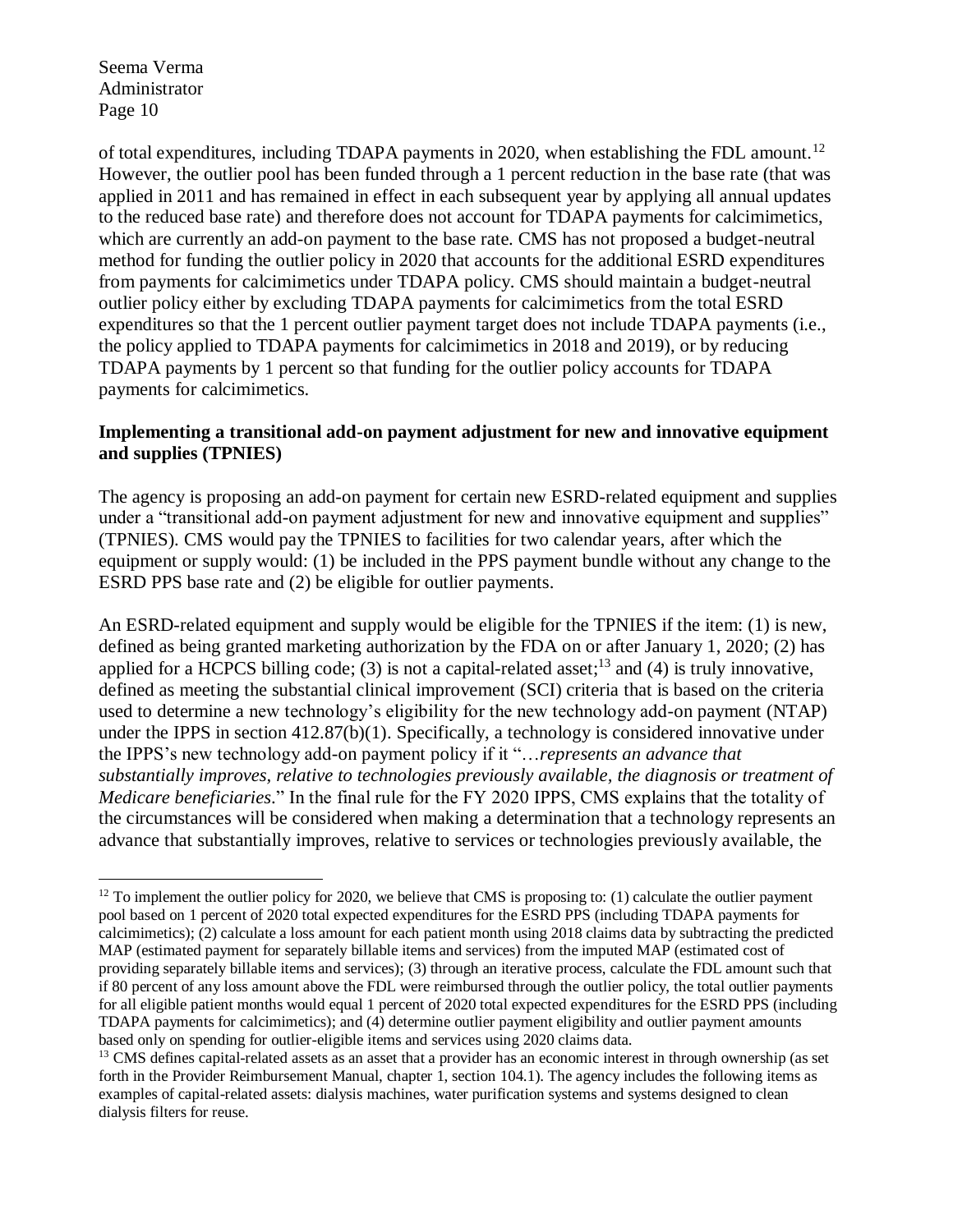diagnosis or treatment of beneficiaries. The evaluation criteria that the agency codified in the FY 2020 IPPS final rule for determining whether a new technology represents an advance under the IPPS's NTAP include:

- The technology offers a treatment option for a patient population unresponsive to, or ineligible for, currently available treatments.
- The technology diagnoses a medical condition in a population for which the condition is currently undetectable.
- The technology improves clinical outcomes relative to technologies previously available by: reducing adverse events, decreasing subsequent diagnostic or therapeutic interventions or providing the ability to diagnose a medical condition earlier in a population than currently available methods, decreasing future hospitalizations or physician visits, improving activities of daily living or quality of life, or improving medication adherence.<sup>14</sup>

In this rule proposing updates to the CY 2020 ESRD PPS, the agency is seeking comment on whether to use FDA's pre-market approval and De Novo pathways as a proxy for or in place of the proposed substantial clinical improvement criteria.

Due to the absence of data indicating a market price, Medicare Administrative Contractors (MACs) would determine the payment of new equipment and supplies paid under the add-on adjustment taking into account: invoice amounts; facilities' charges for the item reported on its claims and their discounts, allowances, or rebates; the price established for the item by other MACs and the sources of information used to establish the price; payment amounts determined by other payers and the information used to establish those payment amounts; and charges and payment amounts, required for other equipment and supplies that may be comparable or otherwise relevant. To mitigate Medicare spending resulting from the TPNIES, CMS is proposing that the new item's payment rate would be set at 65 percent of the price that the MACs establish. The percentage amount (65 percent) that the MACs would apply to calculate the TPNIES payment is derived from the percentage amount that Medicare uses in the IPPS to pay for new technology (specified in section 412.88). The agency is seeking comment on whether to explicitly link the ESRD TPNIES payment percentage to the IPPS NTAP mechanism's maximum add-on payment percentage (currently set at 65 percent).

## *Comment*

The Commission recognizes the need to promote beneficiary access to new technologies that improve outcomes while preserving the incentives within a prospective payment system for

 $\overline{a}$ <sup>14</sup> Centers for Medicare & Medicaid Services, Department of Health and Human Services. 2019. Medicare program; hospital inpatient prospective payment system for acute care hospitals and the long-term care hospital prospective payment system and policy changes and fiscal year 2020 rates; quality reporting requirements for specific providers; Medicare and Medicaid promoting interoperability programs requirements for eligible hospitals and critical access hospitals; final rule. *Federal Register* 84, no. 159 (August 16): 42044–42701.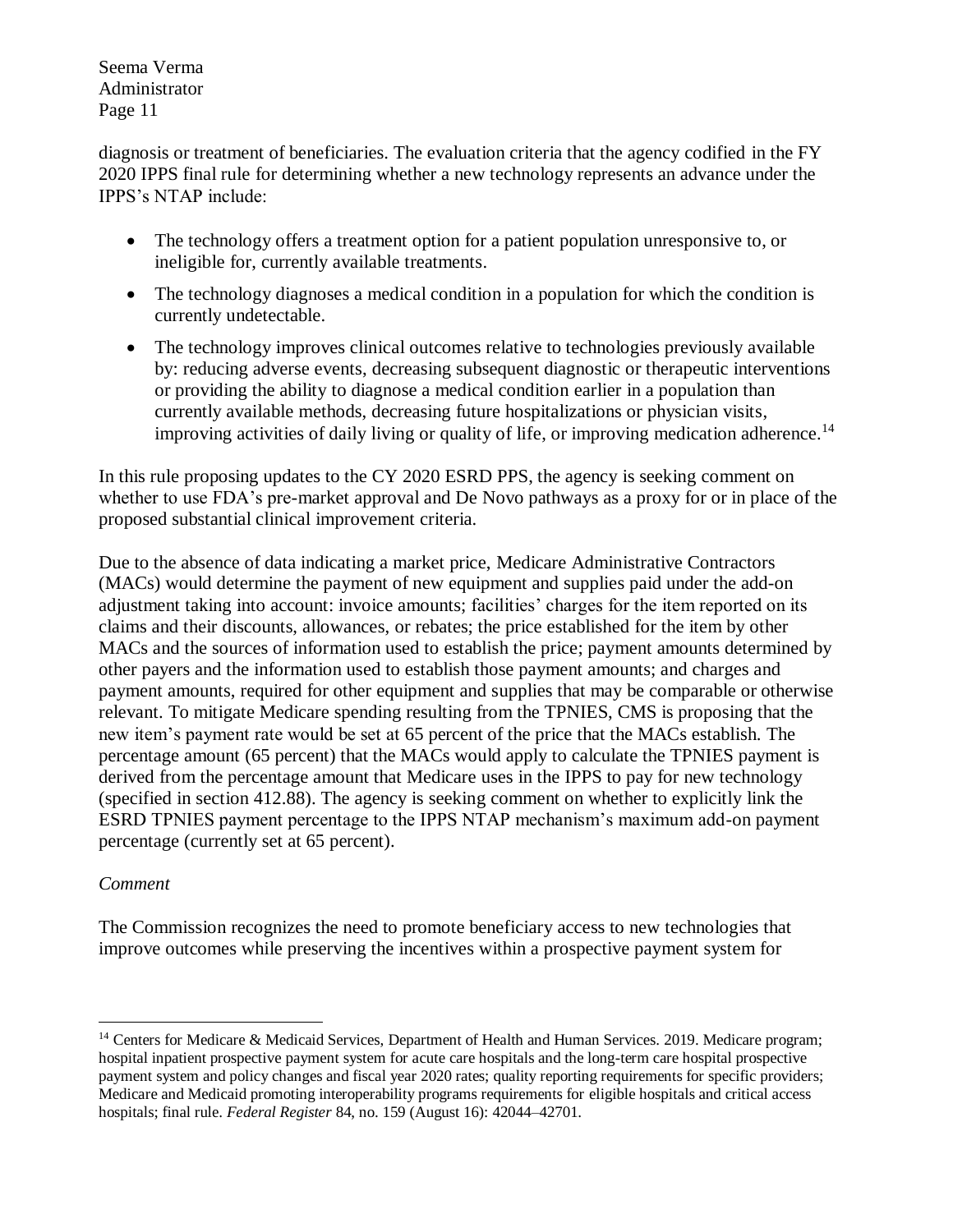$\overline{a}$ 

efficiency.<sup>15</sup> However, we also believe that it is important to maintain the structure of the ESRD PPS and not create policies that would unbundle services covered under the ESRD PPS or create incentives that encourage high launch prices of technologies. We are also mindful of the potential that new technologies may turn out to be less effective than initially thought, or in some cases even potentially harmful. In the IPPS FY 2002 final rule, the Secretary stated that *"…it is in the best interest of Medicare beneficiaries to proceed very carefully with respect to the incentives created to quickly adopt new technology*."<sup>16</sup>

Consequently, if CMS proceeds with its proposal to apply the TPNIES policy to new ESRDrelated equipment and supplies, we believe that CMS should require that the new product be an advance in medical technology that substantially improves beneficiaries' outcomes relative to technologies in the PPS payment bundle. We support the agency's proposal to use the IPPS substantial clinical improvement standard for new IPPS technology that is set forth in section 412.87(b)(1) for the ESRD PPS TPNIES.

CMS should create functional categories for new ESRD-related equipment and supplies, as it has done when establishing the ESRD TDAPA for drugs and biologics and the outpatient PPS's passthrough payment policy for devices. Such functional categories would define the equipment and supplies that are included in the ESRD PPS payment bundle. Establishing functional categories for ESRD-related equipment and supplies could facilitate the agency's analysis of whether a new ESRD-related item is in an existing functional category and whether it substantially improves beneficiaries' outcomes relative to existing technology in the bundle. Consistent with our August 31, 2018, comments about the TDAPA that CMS proposed and subsequently finalized in the ESRD PPS rulemaking for CY 2019, we do not support paying separately through transitional addon payments for new technologies that fit into an existing functional category.

CMS should not use FDA's approval processes, including pre-market approval and De Novo pathways, as a proxy for or in place of the proposed substantial clinical improvement criteria. In our recent comments on the IPPS proposed rule for FY 2020, we said that:

- The Commission maintains that the Medicare program, not the FDA, should adjudicate spending determinations based on the specific needs of the Medicare population.
- The FDA's role in the drug and device development process as a regulator is distinct and separate from the role of CMS as a payer. The FDA regulates whether a device or pharmaceutical is "safe and effective" for its intended use by consumers. The FDA

<sup>15</sup> Medicare Payment Advisory Commission. 2019. Comment letter on CMS's proposed notice entitled "Medicare Program; Hospital Inpatient Prospective Payment Systems for Acute Care Hospitals and the Long Term Hospital Prospective Payment System, and Proposed Policy Changes and Fiscal Year 2020 Rates; Proposed Quality Reporting Requirements for Specific Providers; Medicare and Medicaid promoting Interoperability Programs Proposed Requirements for Eligible Hospitals and Critical Access Hospitals; Proposed Rule." June 21.

<sup>&</sup>lt;sup>16</sup> Centers for Medicare & Medicaid Services, Department of Health and Human Services. 2001. Medicare program; payment for new medical services and new technologies under the acute care hospital inpatient prospective payment system; final rule. *Federal Register* 66, no. 174 (September 7): 46901–46925.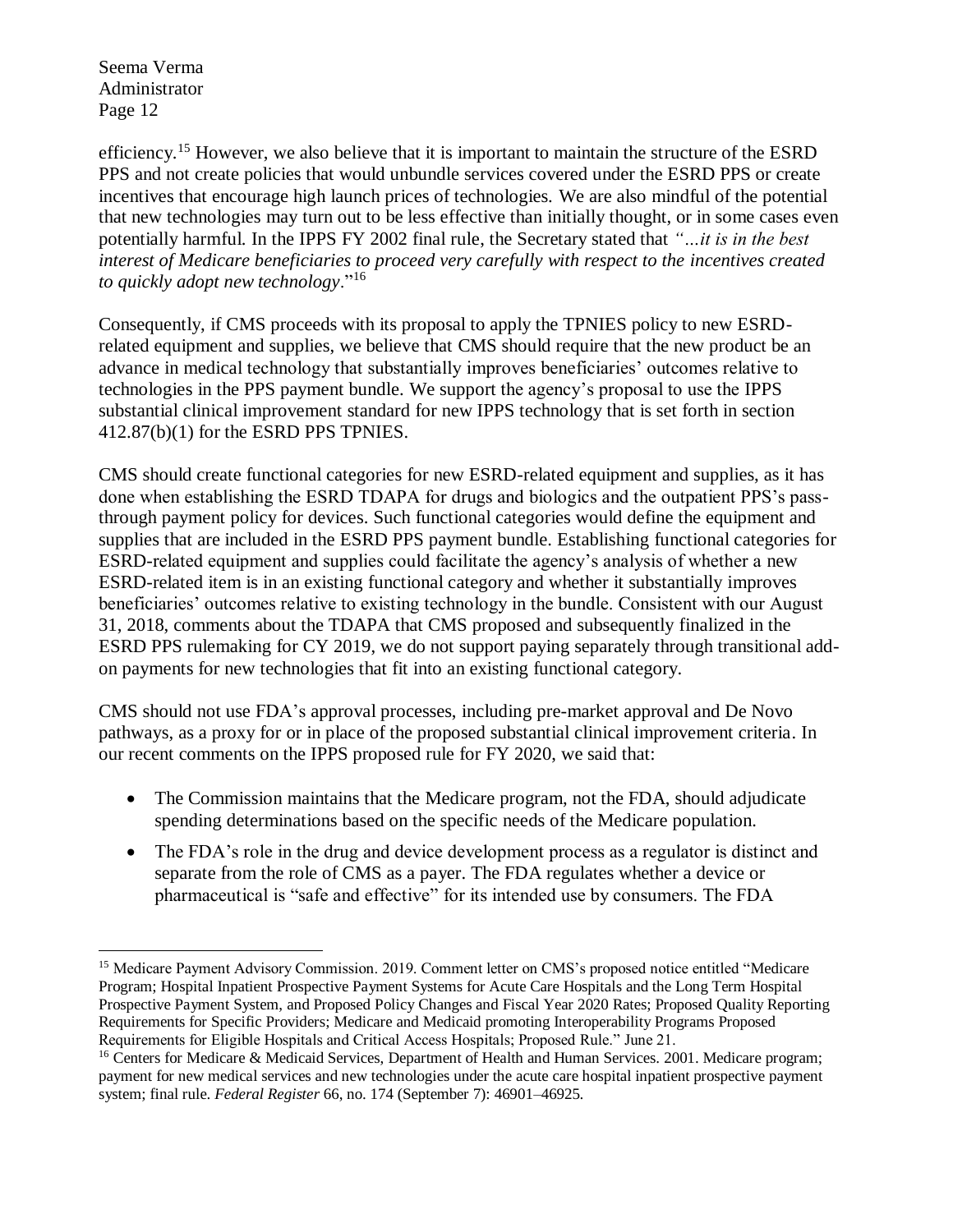> approval process may or may not include the new device or pharmaceutical's safety or effectiveness with regard to the Medicare population.

• There have been many examples where devices approved through expedited FDA approval have not resulted in improvements in care relative to existing technologies. For example, a review of several studies that presented clinical trial evidence of certain approved devices under the FDA's Priority Review Program (also superseded by the Breakthrough Device Program) found that 4 out of 9 expert advisory panel reviews did not find the devices to be effective and, as of May 23, 2018, recalls had been issued for 6 of 14 devices. The Commission is concerned about inappropriate incentives (through increased payment) for providers to use new technology without proven safety or efficacy.

Regarding CMS's proposal to pay 65 percent of the technology's cost, we support the agency's proposal to pay a reduced percentage of the new item's cost as a way to share risk with dialysis providers and provide some disincentive for the establishment of high launch prices. CMS should not explicitly link the ESRD TPNIES payment percentage to the IPPS NTAP mechanism's maximum add-on payment percentage. The agency would have greater flexibility about any future changes to the ESRD PPS payment percentage if it was not explicitly linked to the IPPS payment percentage. In addition, CMS should not make duplicative payments for new ESRD-related equipment and supplies by paying under the TPNIES for two years and paying for an item with a similar purpose or use that is already paid under the ESRD PPS base rate. For example, the agency could reduce the TPNIES payment amount to reflect the amount already included in the base rate.

We agree with CMS's proposal that TPNIES payment should be based on the price established by the MACs (using information from invoices and other relevant sources of information) but only for the first two calendar quarters after CMS begins applying the TPNIES. Thereafter, CMS should set the price of new equipment and supplies using a method based on pricing data collected directly from each manufacturer, similar to how the agency establishes the average sales price (ASP) for Part B drugs. The ASP for a Part B drug reflects the average price realized by the manufacturer for its sales broadly across different types of purchasers and for patients with different types of insurance coverage. It is based on the manufacturer's sales to all purchasers (with certain exceptions) net of manufacturer rebates, discounts, and price concessions. There is a two-quarter lag in the data used to set ASP-based payment rates. An approach similar to how CMS collects ASP data would increase the consistency of pricing data and should lead to more accurate payment rates for items paid under the TPNIES. Similar to the TDAPA for ESRD drugs and biologics, CMS should link payment of the TPNIES to a requirement that equipment and supply manufacturers submit ASP-like data to the agency.

It is unclear whether CMS's proposal excludes capital-related assets that are leased from receiving a TPNIES. In the proposed rule, the agency's definition of a capital-related asset refers to the Provider Reimbursement Manual (Chapter 1, Section 104.1), which does not distinguish between capital-related items that are purchased versus those that are leased. In the final rule, CMS should clarify whether a capital asset that is leased would qualify for TPNIES status.

In terms of the TPNIES review process, the Commission supports transparent and predictable processes with established routines for the agency, stakeholders, and the public. The proposed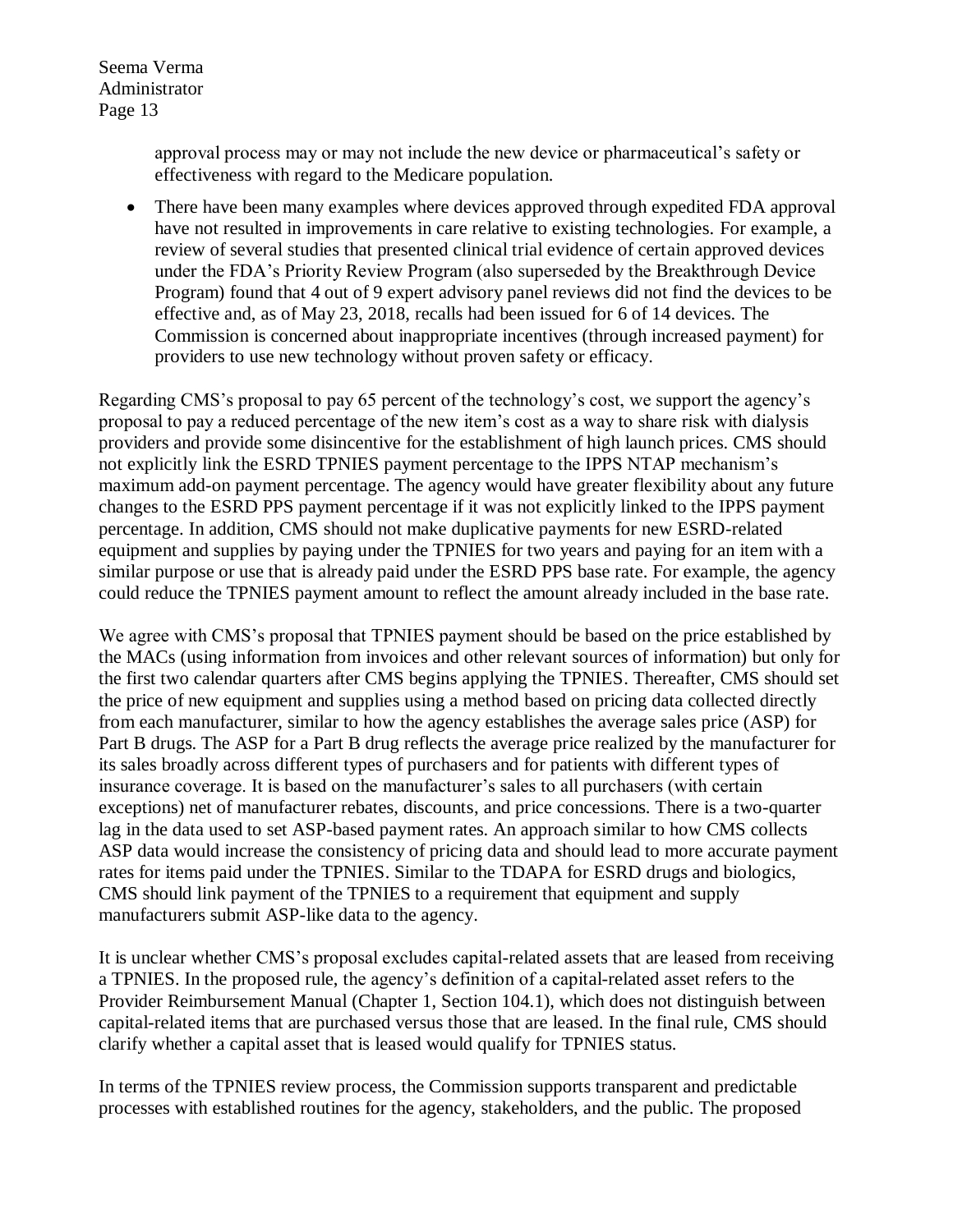annual process of review for TPNIES qualification provides manufacturers a forum for feedback and questions, and it provides other stakeholders with opportunities to participate in the process.

Finally, CMS should publish in the final rule an estimate of the increase in beneficiaries' and taxpayers' spending due to the proposed policy change and the method used to develop the estimate.

## **Discontinuing the monitoring policy for erythropoiesis-stimulating agents (ESAs)**

CMS is proposing to discontinue the application of the ESA monitoring policy (EMP) under the ESRD PPS. CMS used the EMP in establishing the 2011 ESRD PPS base rate; payments for epoetin alfa in excess of 500,000 units per month were capped at 500,000 units and a similar cap was applied to darbepoetin alfa. The agency has continued to apply the EMP to help ensure the proper dosing of ESAs and provide a safeguard against the overuse of ESAs, particularly where the consumption of other separately billable services may be high, in order to obtain outlier payments.<sup>17</sup> According to CMS, the EMP is no longer needed to address potential over-use of ESAs due to implementation of the ESRD PPS and FDA relabeling of ESAs.

#### *Comment*

 $\overline{a}$ 

The implementation of the ESRD PPS in 2011 created incentives for dialysis providers to furnish services more efficiently by reducing previous incentives inherent in the former payment method (when Medicare paid according to the number of units furnished to beneficiaries) to overutilize drugs and biologics. Under the ESRD PPS, in which all ESRD-related drugs are included in the payment bundle, dialysis providers have been more judicious in providing all drugs, including ESAs. For example, between 2010 and 2017, use of all ESRD-related drugs paid under the ESRD PPS has declined by 12 percent per year.<sup>18</sup> The decline in the use of ESRD drugs under the PPS has occurred without any negative effect on clinical outcomes.

By contrast, the TDAPA, which will pay providers separately for nearly all dialysis drugs and biologics that the FDA approves on or after January 1, 2020, may promote excess provision of ESRD-related products (to the extent clinically possible). Paying according to the number of units administered gives providers greater profits from larger doses than smaller doses (as long as Medicare's payment rate exceeds providers' costs). In addition to increased and unnecessary spending for beneficiaries and taxpayers, overuse of drugs can have negative clinical consequences. Because of the incentive for potential overuse of drugs paid under the TDAPA, CMS should not discontinue the EMP. The Commission urges CMS to establish a formal

<sup>&</sup>lt;sup>17</sup> Under the current EMP (specified in the Medicare Claims Processing Manual): (1) MACs apply a 25 percent reduction in the reported ESA dose on the claim when the hematocrit/hemoglobin level exceeded a certain value, unless the ESRD facility reported a modifier to indicate the dose was being decreased; (2) ESRD facilities report each patient's three-month rolling average hematocrit/hemoglobin level so that the MACs know when to apply a 50 percent reduction in the reported ESA dose on the claim; and (3) medically unlikely edits (MUE) are applied to ESA claims (for example, the MUE for epoetin alfa claims is reduced to 400,000 units from 500,000).

<sup>18</sup> Medicare Payment Advisory Commission. 2019. *Report to the Congress: Medicare payment policy.* Washington, DC. MedPAC.